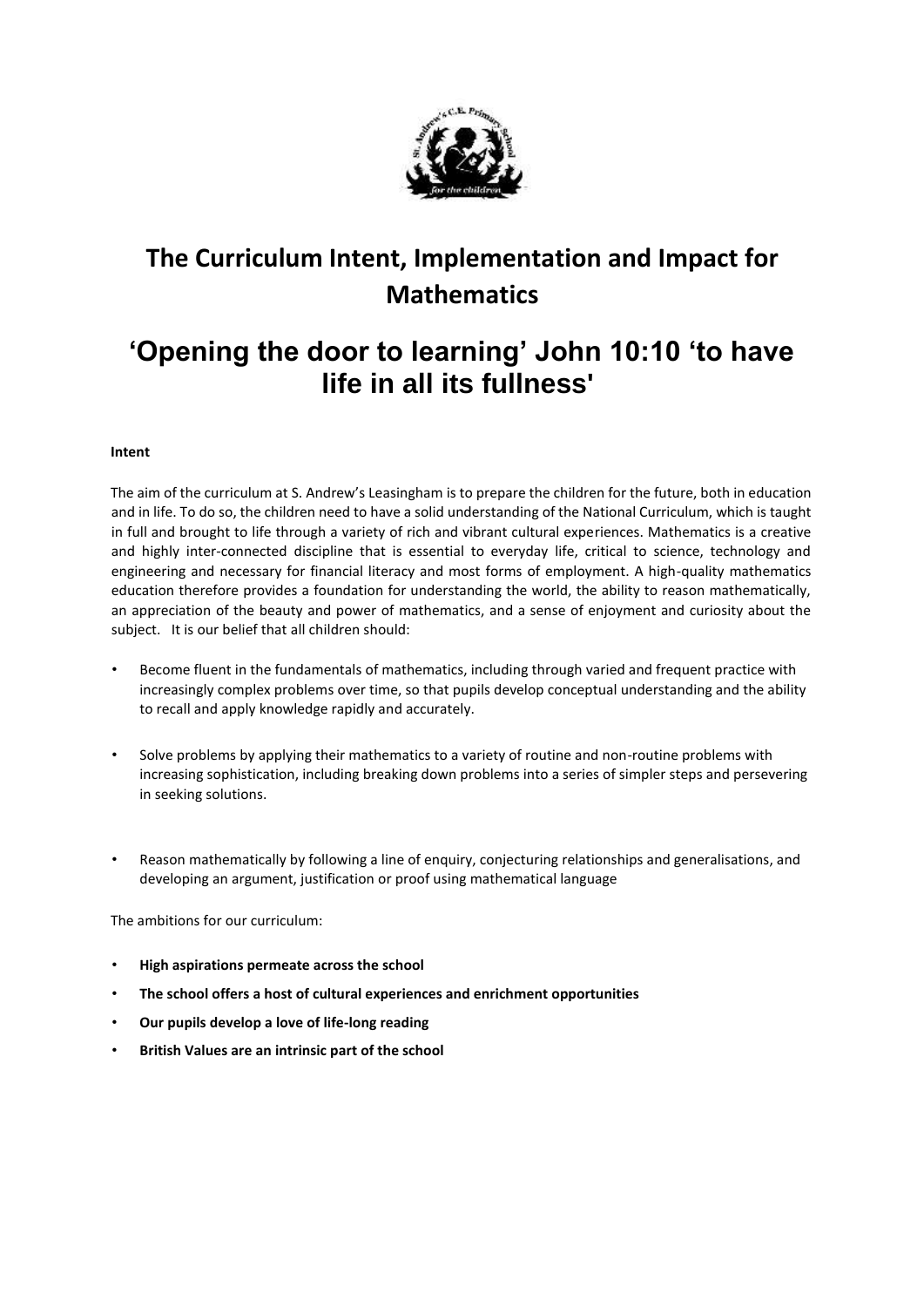Our school vision is:

# *Everything we do, everything we say, everything we are about must ultimately be for the children, to develop them into positive participants in the world community'.*

We promote our curriculum which we believe expands the experiences and ambitions of our pupils in order to achieve this.

| Examples of the Intent for Mathematics in Practice                                                                                               |                                                                                                                                                                                                                                                                                                                                                                                                                                                                                                                                                                                                                                                                                                                                                                                                                                                                                                                                                                                                                                                                                                                                                                                                                                                                                                                                                            |
|--------------------------------------------------------------------------------------------------------------------------------------------------|------------------------------------------------------------------------------------------------------------------------------------------------------------------------------------------------------------------------------------------------------------------------------------------------------------------------------------------------------------------------------------------------------------------------------------------------------------------------------------------------------------------------------------------------------------------------------------------------------------------------------------------------------------------------------------------------------------------------------------------------------------------------------------------------------------------------------------------------------------------------------------------------------------------------------------------------------------------------------------------------------------------------------------------------------------------------------------------------------------------------------------------------------------------------------------------------------------------------------------------------------------------------------------------------------------------------------------------------------------|
| <b>High aspirations</b>                                                                                                                          | High standards of expectations across all subjects core and non-core.<br>$\bullet$<br>Questioning throughout the lesson that extend knowledge and tests for<br>reliability.<br>Encourage children to embrace challenge, question themselves and enjoy<br>٠<br>working hard.                                                                                                                                                                                                                                                                                                                                                                                                                                                                                                                                                                                                                                                                                                                                                                                                                                                                                                                                                                                                                                                                                |
| <b>Cultural experiences and</b><br>enrichment                                                                                                    | Children take part in county and national maths competitions through<br>$\bullet$<br><b>TTRockstars and Mathletics.</b><br>National STEM weeks/ Maths weeks/ Number days to make explicit links<br>$\bullet$<br>between all curriculum subjects and provide more investigation and<br>problem-solving activities.<br>Parent/child STEM competition (held each year during STEM week with a<br>different problem for families to solve together).<br>St Georges Mathematics competition for Year 6 pupils.<br>$\bullet$<br>Primary Engineers Project - links to RAF, BEAM, Kinex challenges.<br>$\bullet$<br>Use of outside space for maths investigations and measuring activities, etc.<br>$\bullet$<br>Visits to the school, such as the visit of a parent to talk about being an<br>٠<br>accountant.<br>Subject Revolution booked biannually (where possible) to continue to raise<br>٠<br>the profile of Mathematics.<br>Recognition of cross curricular experiences explicit in Long term framework.<br>$\bullet$<br>Enterprise skills yearly part of the curriculum. KS1 - Christmas Fayre, Y5/6<br>$\bullet$<br>Summer fayre.<br>Children organise, plan and run fundraiser activities - Race for Life, St<br>Andrew's Bake Off, Cake sales to support charities and understand where<br>their money goes and their support of the wider community. |
| Life-long love of reading                                                                                                                        | Mathematical stories are used and available so children can read stories with<br>$\bullet$<br>a mathematical concept.                                                                                                                                                                                                                                                                                                                                                                                                                                                                                                                                                                                                                                                                                                                                                                                                                                                                                                                                                                                                                                                                                                                                                                                                                                      |
| <b>British Values</b><br>$\bullet$<br><b>Democracy</b><br>٠<br><b>Rule of Law</b><br><b>Individual Liberty</b><br><b>Tolerance &amp; Respect</b> | Children's views count and that everyone is encouraged to value each other's<br>$\bullet$<br>opinion.<br>Children respect that others may have different solutions to a problem.<br>Children share their knowledge and strategies and help each other to<br>explain their reasoning.<br>Children share resources respectfully and take turns.<br>Children can choose the resources they need and can decide the strategy they<br>want to use to solve a problem.<br>The classroom environment is a safe space to make mistakes.<br>As above - links to fundraisers.<br>Support for local food banks and charities.                                                                                                                                                                                                                                                                                                                                                                                                                                                                                                                                                                                                                                                                                                                                         |

Within mathematics, we have identified the knowledge needed to allow our pupils to become successful mathematicians.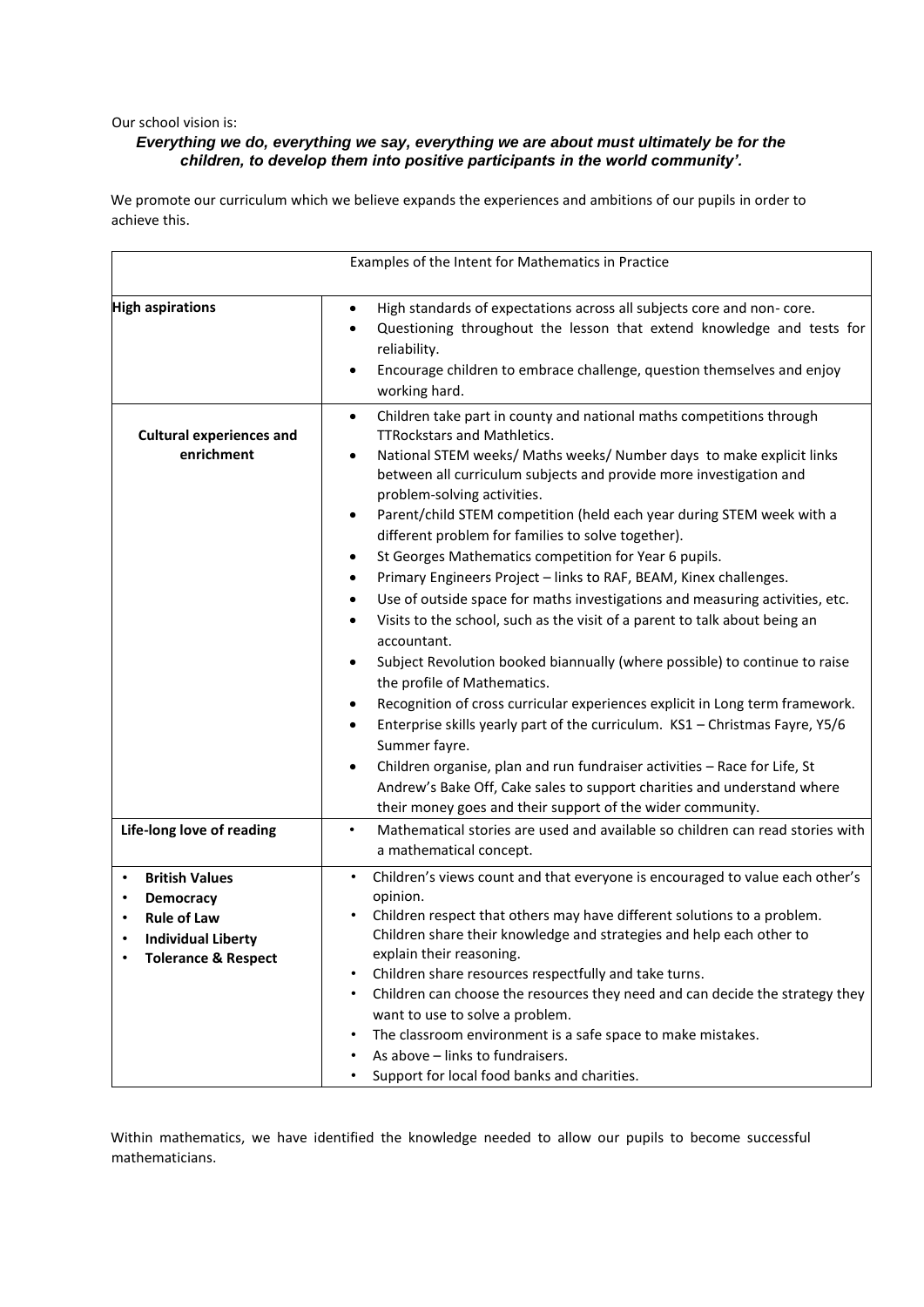# **Knowledge in Mathematics**

When referring to "knowledge" in the field of mathematics, two types of knowledge are conceivable.

- 1. **Knowledge of facts and concepts**. This corresponds to literacy in symbols, rules of operation, definitions and theorems concerning numbers and figures. This type of knowledge is easy to verbalize. That is, it is possible to explain the details of the knowledge to other people both orally and in writing.
- 2. **Knowledge of performing procedures**. Put another way, it is "Skill" or "Know-how." It includes skills such as calculating quickly and accurately. This type of knowledge is difficult to describe in words, but it allows actions in an orderly manner without thinking.

In order to strengthen conceptual knowledge, verbalization or an activity of explaining knowledge in words is effective. On the other hand, repetitive practice is effective for strengthening procedural knowledge. These two types of knowledge support each other and constitute academic achievement in mathematics.

# **1. Knowledge and conceptual understanding**

Ensures that children develop a secure understanding of each key block of knowledge and concepts to progress to the next stage – number and place value; calculations; fractions, decimals and percentages; ratio and proportion; algebra; measurement; geometry and statistics.

# **2. Process knowledge**

All curriculum areas in our primary curriculum have process knowledge. Process knowledge is closely linked to our enquiry-based approach to learning. The process knowledge that are required to be developed in mathematics in order that pupils can become mathematicians are:

- **Investigation**
- **Expression**
- **Interpretation**
- **Application**
- **Analysis;**
- **Synthesis**
- **Evaluation**

#### **Investigation**

- Asking relevant questions;
- Knowing how to approach different types of problems presented in different ways (fluency).
- The ability to make links and explore patterns in numbers and relationships

#### **Expression**

- The ability to explain concepts and strategies;
- The ability to identify and articulate mathematical understanding

#### **Interpretation**

The ability to suggest meanings to mathematical equations, graphs and sets of data.

#### **Application**

• To ability to be able to use a range of mathematical knowledge and skills in a variety of contexts.

#### **Discernment**

• Making judgements about which strategy would be the most useful or efficient in different contexts.

#### **Synthesis**

Linking significant features of mathematics, technology and science together in a coherent pattern.

#### **Evaluation**

The ability to assess an approach to solving a problem as to whether it answered the problem fully, was efficient and can be understood.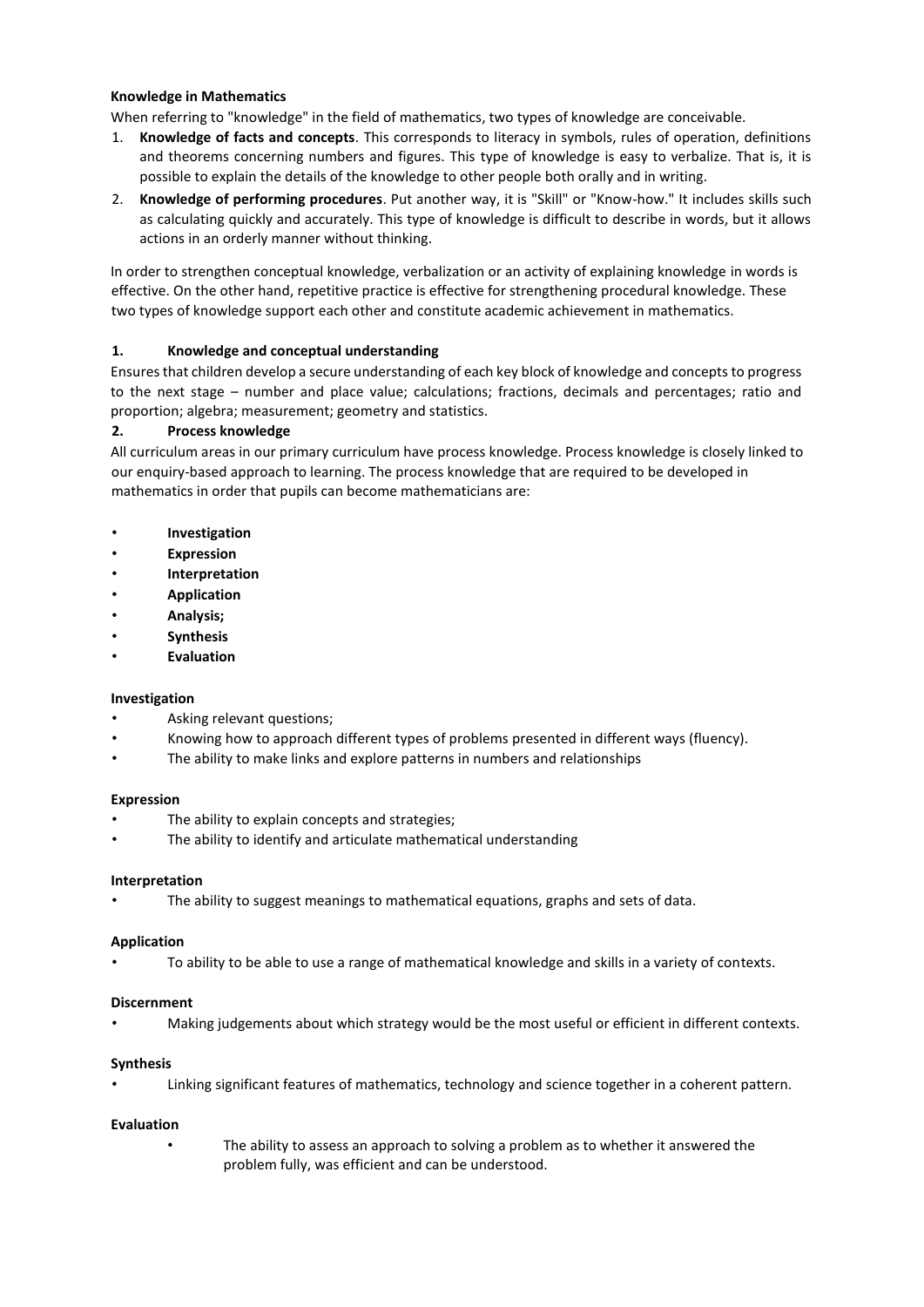#### **Personal Qualities for Effective Learning in Mathematics:**

- Independent enquirers
- Critical thinkers
- Team workers
- Problem solvers
- Open-minded
- **Creative**

#### **Implementation**

At St. Andrew's Leasingham, the children study mathematics daily, covering a broad and balanced mathematical curriculum including elements of number, calculation, geometry, measure and statistics. Alongside daily maths sessions, an additional 15 minutes a day is spent focusing on arithmetic skills to build confidence and precision in these areas and to provide the essential building blocks for more complex ideas and strategies. Each lesson also contains an element of reasoning and problem solving, using resources from Maths No Problem, the Mastery documents produced by the NCETM and other published resources. This is an opportunity for the children to apply their knowledge of different strategies to different contexts and to explore their understanding through varied fluency and reasoning.

We use a set of textbooks that follow the Maths No Problem Mastery Scheme to ensure that all children receive work in line with their age and ability and to ensure progression within and across year groups. These are accompanied by online resources to both support and extend pupils in their learning.

From the 2020 academic year onwards, schools in England will be required to administer an online Multiplication tables check (MTC) to year 4 pupils. The purpose of the MTC is to determine whether pupils can recall their times tables fluently, which is essential for future success in mathematics. It will help schools to identify pupils who have not yet mastered their times tables so that additional support can be provided. To support the children with their multiplication practice, we use **TIMESTABLE ROCKSTARS** (TTR) as an online and fun learning platform for learning times tables and also **Mathletics** which also offers the quick recall of all calculations and resources in other areas of mathematics. Mathletics, TTR and their partner **Numbots**(KS1+) also enables targeted support from Year 1 to Year 6 and it will be used weekly, both in school and at home, to support learning across the school.

Pupils will be introduced to the mathematical vocabulary required to understand and solve problems and to reason and explain the strategies employed at an age-appropriate level (as stated in the National Curriculum 2014).

Mathematics is used across the curriculum, with chronology and dates in History, statistics in science and geography and measures in D&T, for example. All pupils take part in a variety of problem-solving activities during our lessons. In addition, we send groups of Year 6 pupils to take part in the mathematics competitions held annually in St. Georges Academy. We take part enthusiastically in online TTRockstars competitions, across the classroom, across different year groups and nationwide, which are run regularly

Throughout each lesson, formative assessment takes place and feedback is given to the children through discussions, marking and where appropriate next-step tasks to ensure they are meeting the specific learning objective. Teachers then use this assessment to influence their planning and ensure they are providing a mathematics curriculum that will allow each child to progress

As part of the Maths No Problem Scheme all children from Year 1 – Year 5 complete and end of unit review, which allows them to demonstrate the knowledge developed and the use of the skills too. This can be done a week after the end of the unit as a COLD task to ensure the children have developed a solid conceptual understanding.

Children from Year 1 and above complete a summative assessment termly to demonstrate their understanding of the topics covered. Gaps analysis is performed on all summative assessments for maths to help identify areas that need additional teaching and focus, either for small groups of learners in 'catch-up' sessions or for the whole class. The aim of this targeted approach is to ensure that gaps are closed and the children have a firm